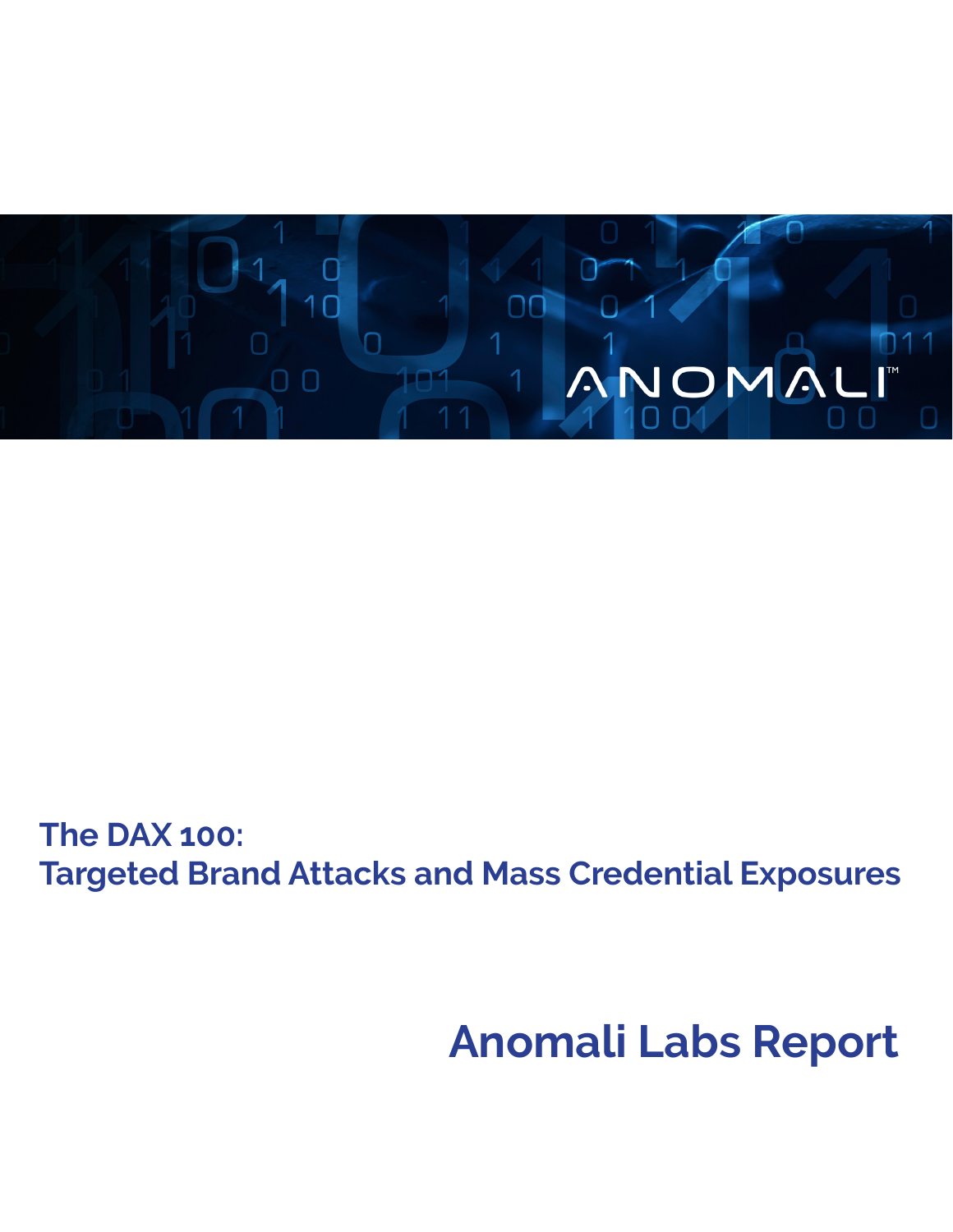## **Overview**

### Overview

A company's brand is a source of value and a target for cyber attackers. The brand represents the trust the company has invested in and developed with its customers. Exploiting trust or "hacking the human" is an essential part of the initial attacker activities. These involve getting the human to do something that might be against their best interests. These activities are represented as the initial steps in a chain of events known as the Cyber Kill Chain1 (see Figure 1). The first phase of the Cyber Kill Chain, initial reconnaissance, is often problematic for organizations that don't know where to start to collect information about registrations of malicious domains and monitor company email address / plain text password combinations found in the dark web or places such as Pastebin.



*Figure 1 -- Lockheed Martin Cyber Kill Chain courtesy of SANS*

The attacker can often craft a domain name that The attacker can often craft a domain name that is only slightly different from a company's domain name. This fake domain name can be leveraged as part of a social engineering-based attack with the aim of tricking users into clicking a URL and either entering credentials into a phishing website or exploiting the user's web browser and installing malware. Once malware gets into a targeted organization, it can act on behalf of a trusted employee or customer. Monitoring both suspicious domain registrations and compromised credentials can often amount to an early warning system for targeted attacks.

Anomali, as part of its threat intelligence platform service, uses machine learning algorithms to comb automatically new domain registrations looking for those that can be considered suspicious and represent a potential attack vector. Anomali also attempts to identify the registrant and country of origin for these suspicious domains.

# **Suspicious Domain Registrations**

The focus of this report is to look at the German DAX largest 100 publicly traded companies (DAX 100) to identify suspicious domain registrations and potentially compromised accounts that could be used as part of an attack. The purpose of the report is not to disclose specific company names but rather to examine trends and heighten awareness of this kind of data as a valuable tool for early warning of a possible attack. The following represents a snapshot of data on the DAX 100 collected over the last three months and our observations of this growing problem.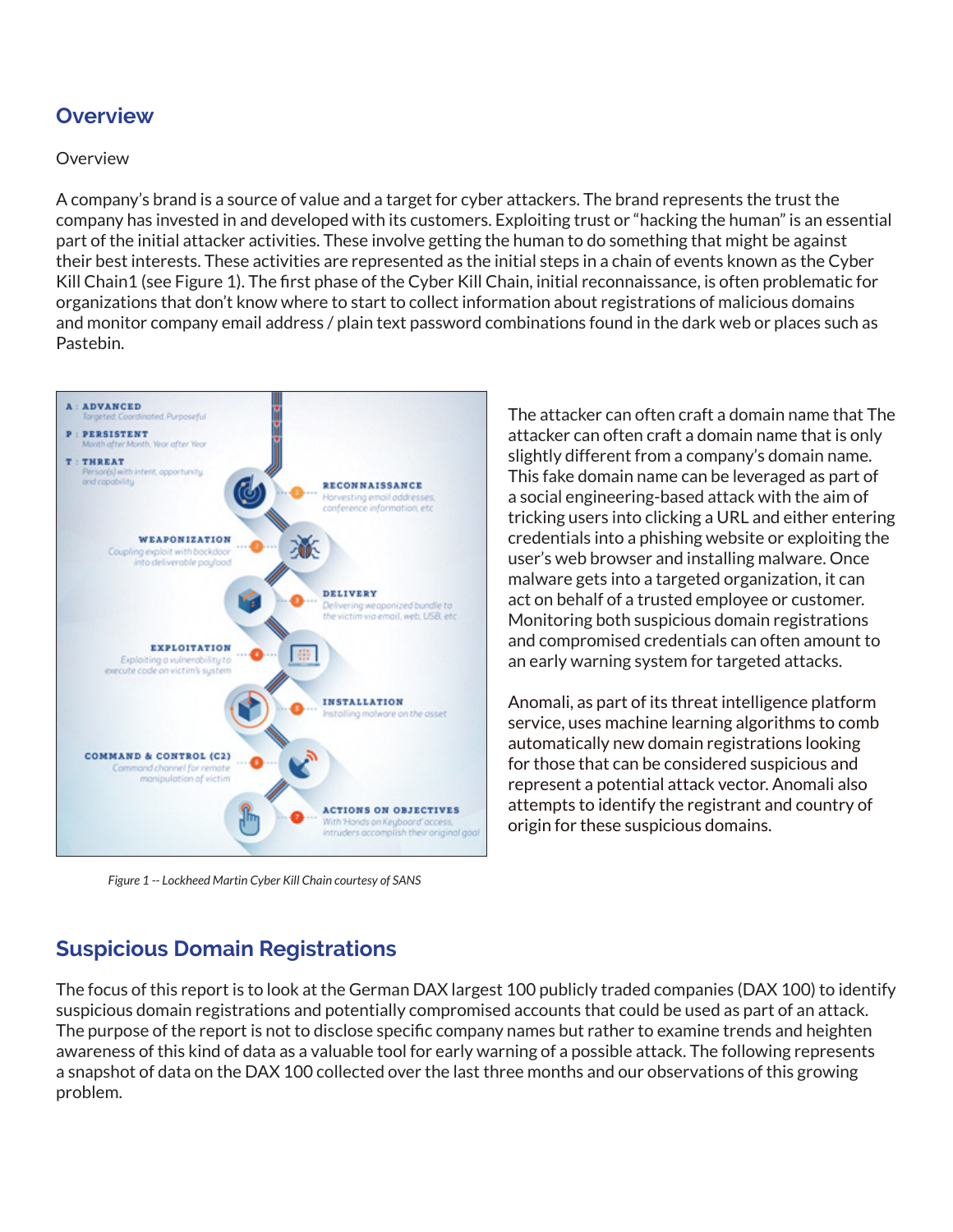



- A total of 1,241 suspicious or fraudulent domains were detected across DAX 100 enterprises.
- 71% of all DAX 100 companies had at least one potentially malicious domain registration against them. These companies had, on average, 18 suspicious domains each.
- The automotive sector has the highest total number of fraudulent domains representing 25.1% of total DAX 100 suspicious sites. The rest of the top five industries are Chemical (13.3%), Retail (12.0%), Manufacturing (8.1%) and Telecommunications (7.7%).
- The United States and China dominate the country of registration for these domains (38.4% and 24.0% respectively)
- Gmail is the most common email domain used to register these sites (15.3%) followed by China's qq.com (12.6%). 24.2% of potentially malicious

# **Mass Credential Exposures**

Mass compromised credential exposures are becoming a major problem. This often occurs when websites are compromised and collected usernames and passwords are stolen and either published or sold. It is a problem because the vast majority of users reuse passwords across many sites, and many companies still do not have universal adoption of multi-factor authentication (MFA).

There are a lot of employees that use their work email and password on sites outside of their work. Many of the sites they go to off-hours were likely compromised in a way that allowed the credentials to end up on the dark web. Often large dumps of credentials are obtained by adversaries performing web application attacks such as SQL injection, command injection or by compromising a website and logging all user logins. In addition, they may be obtained by gaining access to an organization's internal network and then pivoting around until a large database or file share is discovered and compromised.